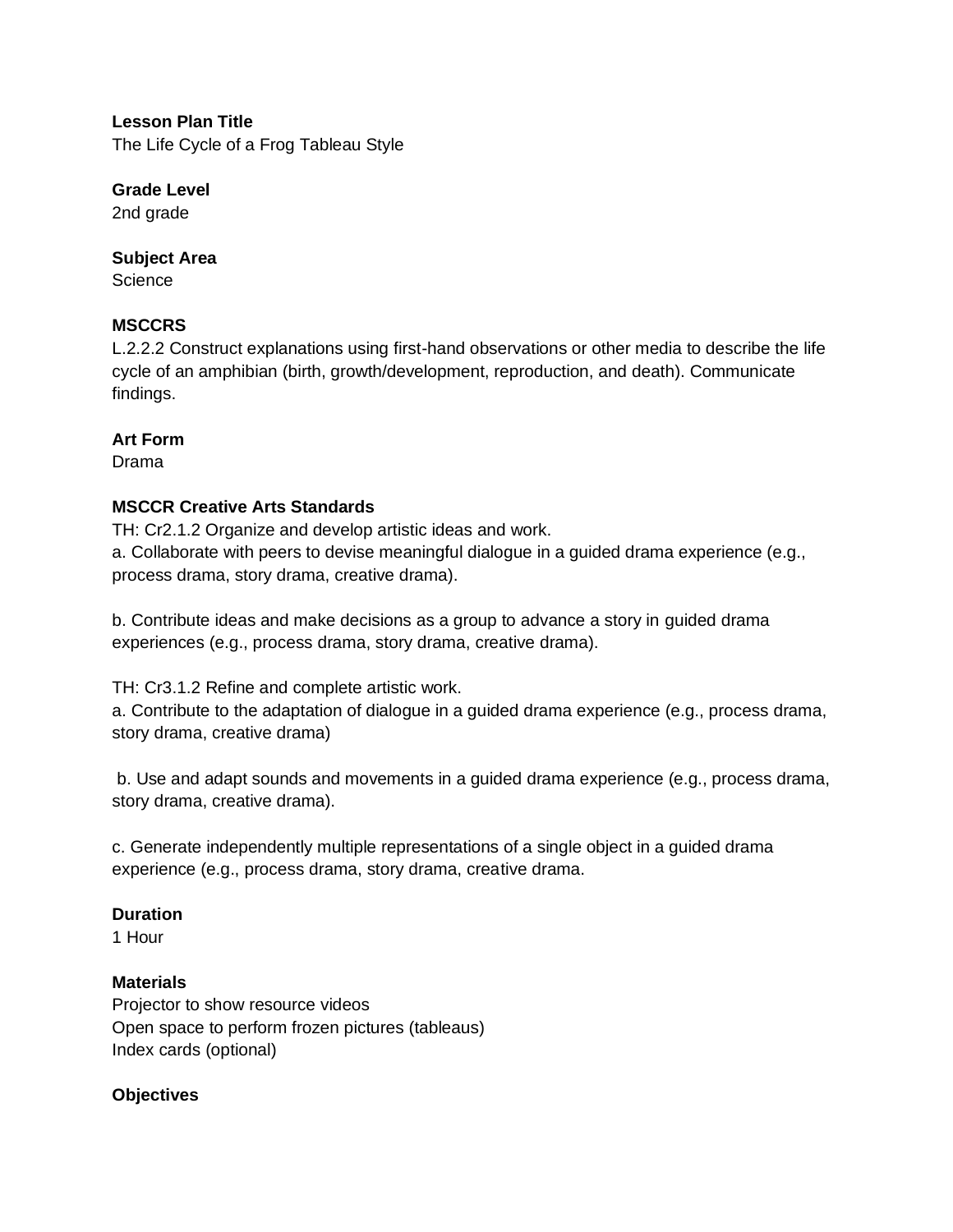Students will understand that a frog is an amphibian.

Students will understand that amphibians go through a life cycle.

Students will demonstrate different phases of an amphibians lids cycle using tableau.

#### **Vocabulary**

**Tadpole** Froglet Tableau - frozen picture

#### **Lesson Description**

Introduce Tableau as an art form. Tableau is a frozen picture. To create a tableau, use the following: variety of levels, open and closed body shapes, use of space, strong poses, facial expression and focus.

Show examples from the resource list - the link is provided in the resources list.

Have students practice with simple examples of tableau, like "reading, swimming, etc." Introduce the frog as an amphibian.

Share images of frogs at different phases of their life (egg, tadpole, frog).

Show the video of the life cycle of a frog - provided for you in the resources list.

After the video is finished, I suggest watching it 2 to 3 times.

As a class, I suggest making an anchor chart labeling each phase of the frog's life cycle from birth to death.

Have students work in groups to demonstrate a phase of the frog's life cycle (egg, tadpole, tadpole with two legs, froglet, adult frog).

Have students present their tableau to the class. Have the audience (class) classify the stage of the frog's life cycle that is being demonstrated through the tableau.

Present, observe, and respond.

## **Recommended Resources**

<https://www.youtube.com/watch?v=Rjtb6ueo5ak> <https://www.youtube.com/watch?v=F3ElGMVU6SY>



**Extended Learning Activities**